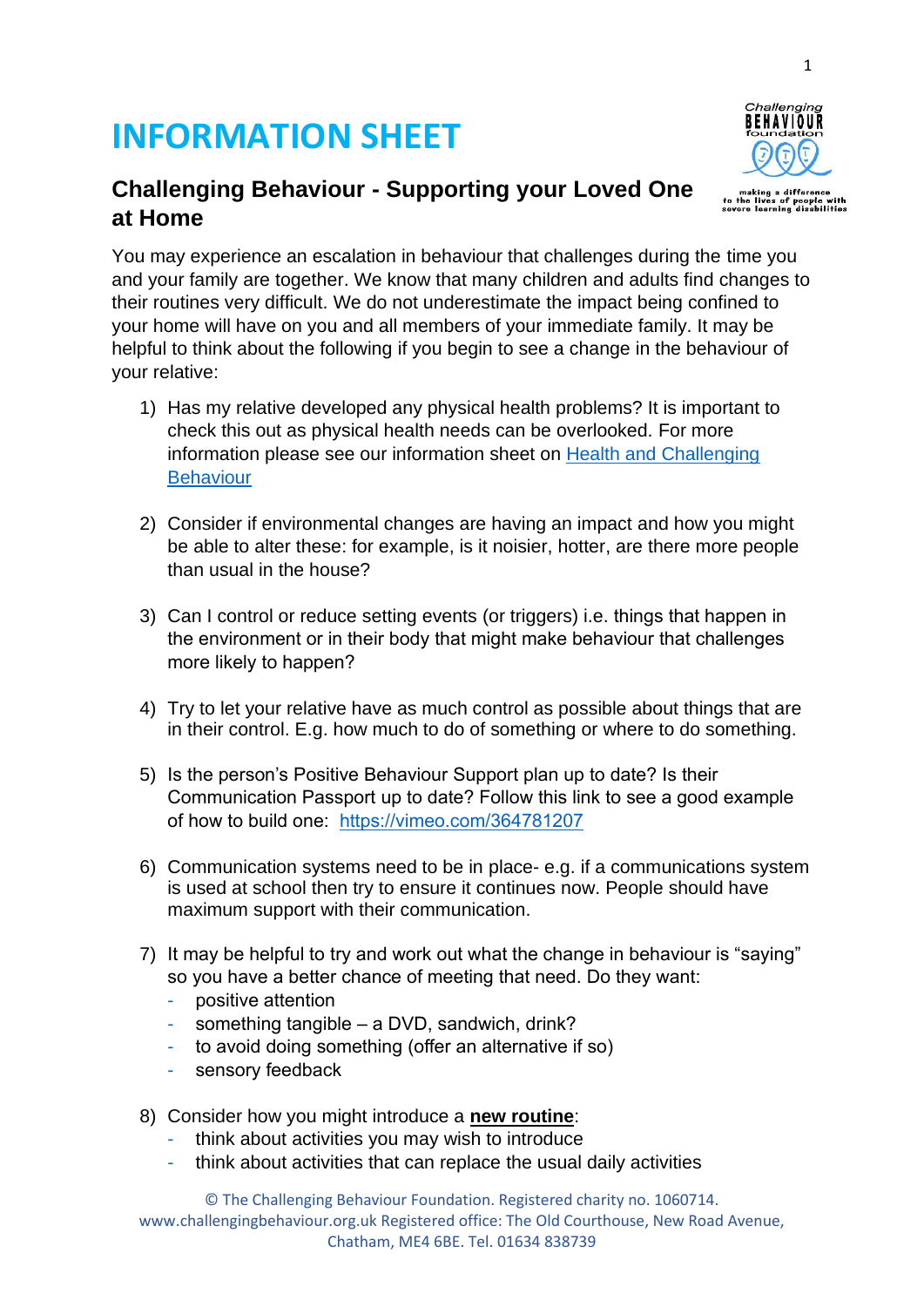- what can you include from other routines that will be familiar to the person
- choose an activity that you can continue on a daily basis so you can build a new everyday programme together (e.g. if you start cooking, you may not be able to cook everyday)
- it is important that a new routine is followed through in the same way each time
- 9) Provide as much free access to things the person enjoys, increase their access to preferred activities. These are short term changes to accommodate a crisis
- 10) At this time of change and increased anxiety consider reducing demands and expectations. E.g. usually your son/daughter may be able to do XX independently, but currently may need more support because the circumstances are different.

Further guidance can be found here on our information sheet ['Positive](https://www.challengingbehaviour.org.uk/understanding-behaviour/finding-the-reasons.html)  [Behaviour Support Planning'](https://www.challengingbehaviour.org.uk/understanding-behaviour/finding-the-reasons.html)

- 11) Displaying Behaviour that challenges is distressing for the person and for anyone in the immediate environment. Consider the following if you see a change in the person's behaviour:
	- Provide choice where possible
	- Praise and reward positive behaviour
	- Keep language simple
	- Use positive language
	- Divert or distract
	- Involve them in everyday activities
	- Use body gestures/signs
	- Give reminders of rules and routines
	- Plan activities
	- Withdraw from a situation if safe to do so
	- Give what is wanted at the start to avoid escalation
	- Stay as calm as possible in a low arousal approach
- 12) Try to keep a record of what happened before, during and after the incident. This will help you to work out why it may have happened and give you an idea of the changes you might be able to make to reduce the likelihood of it happening again. You will need to do this more than once so you can build up the picture.
- 13) Ask for external help and advice- contact your relative's social worker or behaviour support team at the community learning disability team. They may be able to give advice over the phone.
- 14) Look after yourself. Being at home with family members for a long period is hard and challenging behaviour makes this even tougher. Think about:
	- what can I do if XX happens?